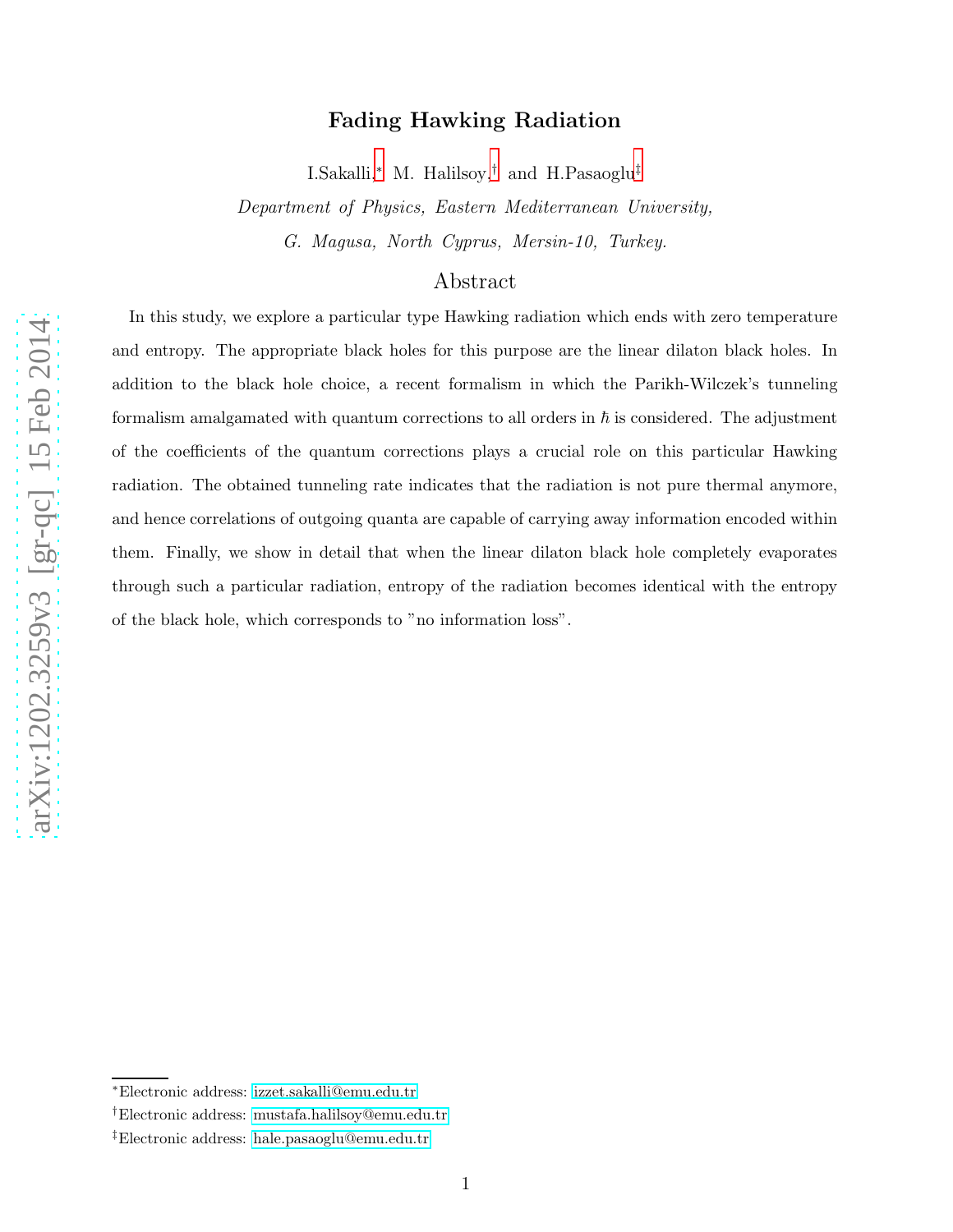### I. INTRODUCTION

Hawking [\[12](#page-10-0)[–14\]](#page-10-1) and [\[6\]](#page-10-2) showed in their seminal works that a black hole (BH) should slowly radiate away energy with its characteristic temperature and entropy. But the semiclassical picture of the Hawking radiation has a thermal nature, which poses a fundamental physical problem. Because, when the material entering the BH is a pure quantum state, the transformation of that state into the mixed state of Hawking radiation would destroy information about the original quantum state. However, this violates quantum mechanical unitarity and presents a physical paradox – so called the information loss paradox. For review of the topic and references on the BH information loss problem the reader may refer to [\[19](#page-11-0), [22](#page-11-1), [23\]](#page-11-2). There are various ideas about how the paradox could be solved. Among them, may be the most elegant and comprehensible one is the Parikh and Wilczek (PW)'s quantum tunneling formalism [\[20](#page-11-3)]. Their tunneling formalism is based on the null geodesics together with the WKB method. They showed explicitly how the inclusion of back-reaction effects, which guarantees the conservation of energy during a particle tunneling the horizon, yields a non-thermal correction to the BH radiation spectrum. For a recent review of "tunneling methods and Hawking radiation" one may consult [\[29](#page-11-4)]. On the other hand, the form of their non-thermal correction had a shortcoming since they did not consider the Planck-scale  $(\hbar)$  quantum corrections, which elicit correlations between quanta emitted with different energies. The first attempt to fix this shortcoming came from [\[3\]](#page-10-3), who proposed a modified version of the tunneling picture in which a leading order Planck-scale quantum correction was introduced. In addition to this, [\[4\]](#page-10-4) have recently provided a general framework for studying quantum corrections to all orders in  $\hbar$  to the entropy of a BH. When the effects of the quantum corrections are neglected, one recovers the PW's results of the BH [\[20\]](#page-11-3). Although there are supportive studies, see for instance  $[2, 5, 15, 18, 25, 32]$  $[2, 5, 15, 18, 25, 32]$  $[2, 5, 15, 18, 25, 32]$  $[2, 5, 15, 18, 25, 32]$  $[2, 5, 15, 18, 25, 32]$  $[2, 5, 15, 18, 25, 32]$  $[2, 5, 15, 18, 25, 32]$ , to  $[4]$ , in recent times their work has been under criticism by [\[34](#page-11-8)], who claimed that Banerjee and Majhi's result assumes an incorrect definition of energy. Putting aside these discussions, here we concentrate on the study which has recently been published by Singleton, Vagenas, Zhu and Ren (SVZR) [\[26](#page-11-9)]. They have attempted to show that the quantum corrections to all orders in  $\hbar$  can be adjusted finely so much so that both entropy and temperature of the Schwarzschild BH go to zero as the mass of the BH is radiated away, i.e.  $S, T(M \rightarrow 0) \rightarrow 0$ . But, immediately after it is understood that such a scenario is not possible for the Schwarzschild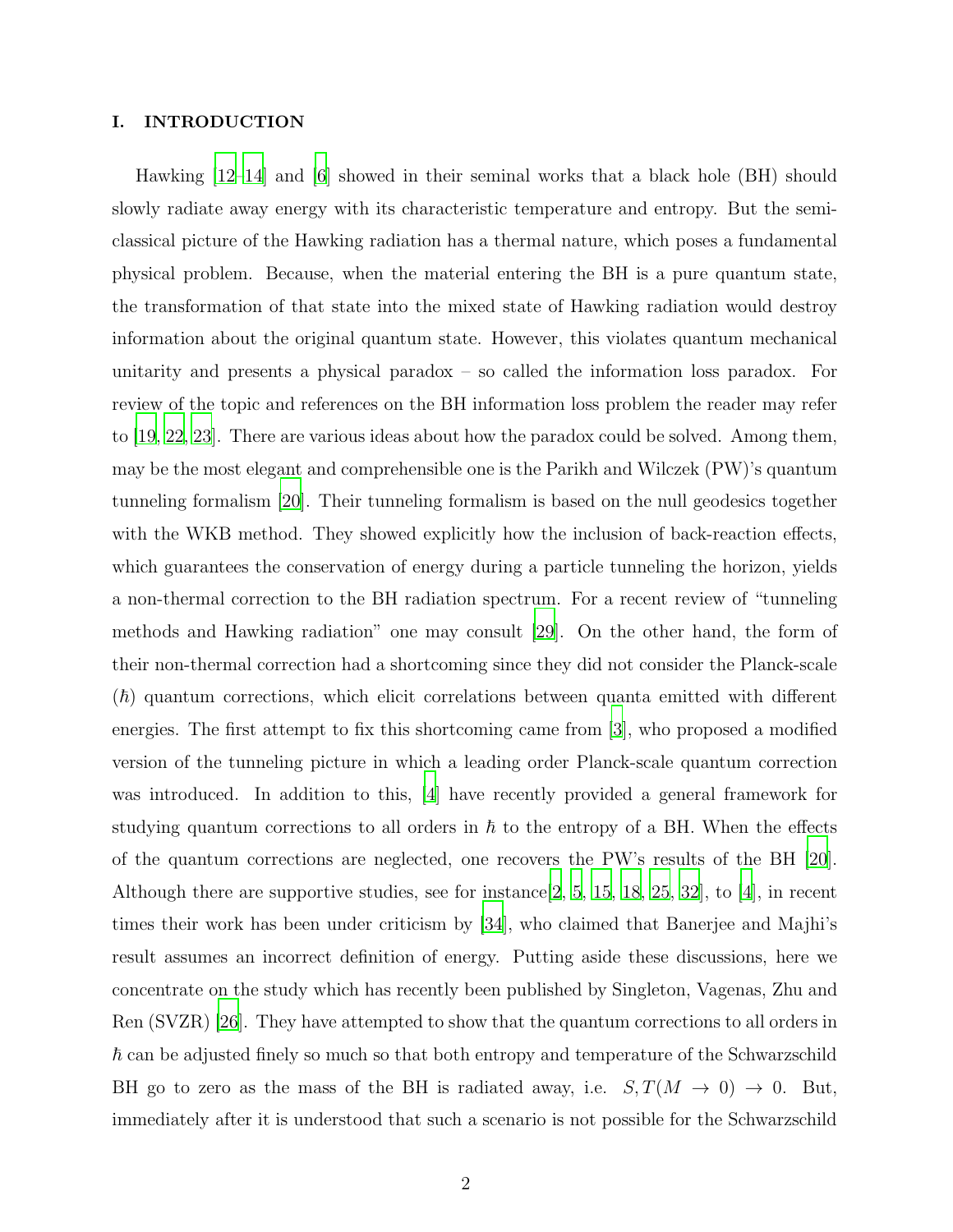BH [\[27](#page-11-10)]. In fact, the key idea of the present study is to examine whether the quantum corrected Hawking radiation with  $S, T(M \to 0) \to 0$  is possible for other types of BHs or not. In this article, we consider a general class of 4-dimensional (4D) metric which belongs to static, spherically symmetric linear dilaton black holes (LDBHs) [\[10,](#page-10-8) [11\]](#page-10-9) that constitute solutions to Einstein-Maxwell-Dilaton (EMD), Einstein-Yang-Mills-Dilaton (EYMD) and Einstein-Yang-Mills-Born-Infeld-Dilaton (EYMBID) theories [\[16\]](#page-10-10). The LDBHs are known to be a special class of non-asymptotically flat (NAF) spacetimes. The reason why we focus on the LDBHs is that by using merely the PW's quantum tunneling formalism one can not modify their thermal character of the Hawking radiation [\[21](#page-11-11)]. This means that the original PW's tunnelingformalism fails to answer the information loss paradox appearing in the LDBHs. Because of this, in addition to the back reaction effects we need to take into account the quantum corrections to obtain a radiation other than pure thermal [\[24](#page-11-12)]. As an extension of the study [\[24](#page-11-12)], here we consider the general form of the quantum corrected temperature given by SVZR, and apply it to the LDBHs in order to derive specific entropy and temperature, both of which go to zero with  $S, T(M \to 0) \to 0$ . Detailed calculations of these processes are given in the next sections, and as a result we obtain the above-mentioned radiation, and it is not pure thermal. The behaviors of both the entropy and temperature of the LDBH with the quantum correction parameters coming from String Theory (ST) and Loop Quantum Gravity (LQG) are examined. We find that the results which have no any physical ambiguity are possible only in the LQG case. Moreover, it is highlighted that higher order quantum corrections which are in conform with the back reaction effects provide the correlations between the emitted quanta. Finally, we show that the LDBHs are able to evaporate away completely with the entropy conservation (initial BH entropy is equal to the entropy of the radiation), which leads to the fact that information is not lost. Organization of the paper is as follows. In Sect. 2, we derive the entropy and temperature providing  $S, T(M \to 0) \to 0$  in quantum corrected LDBHs. Sect. 3 is devoted to the entropy conservation argument and Sect. 4 completes the paper with discussion and conclusion.

Throughout the paper, the units  $G = c = k_B = 1$  and  $L_p^2 = \hbar$  are used.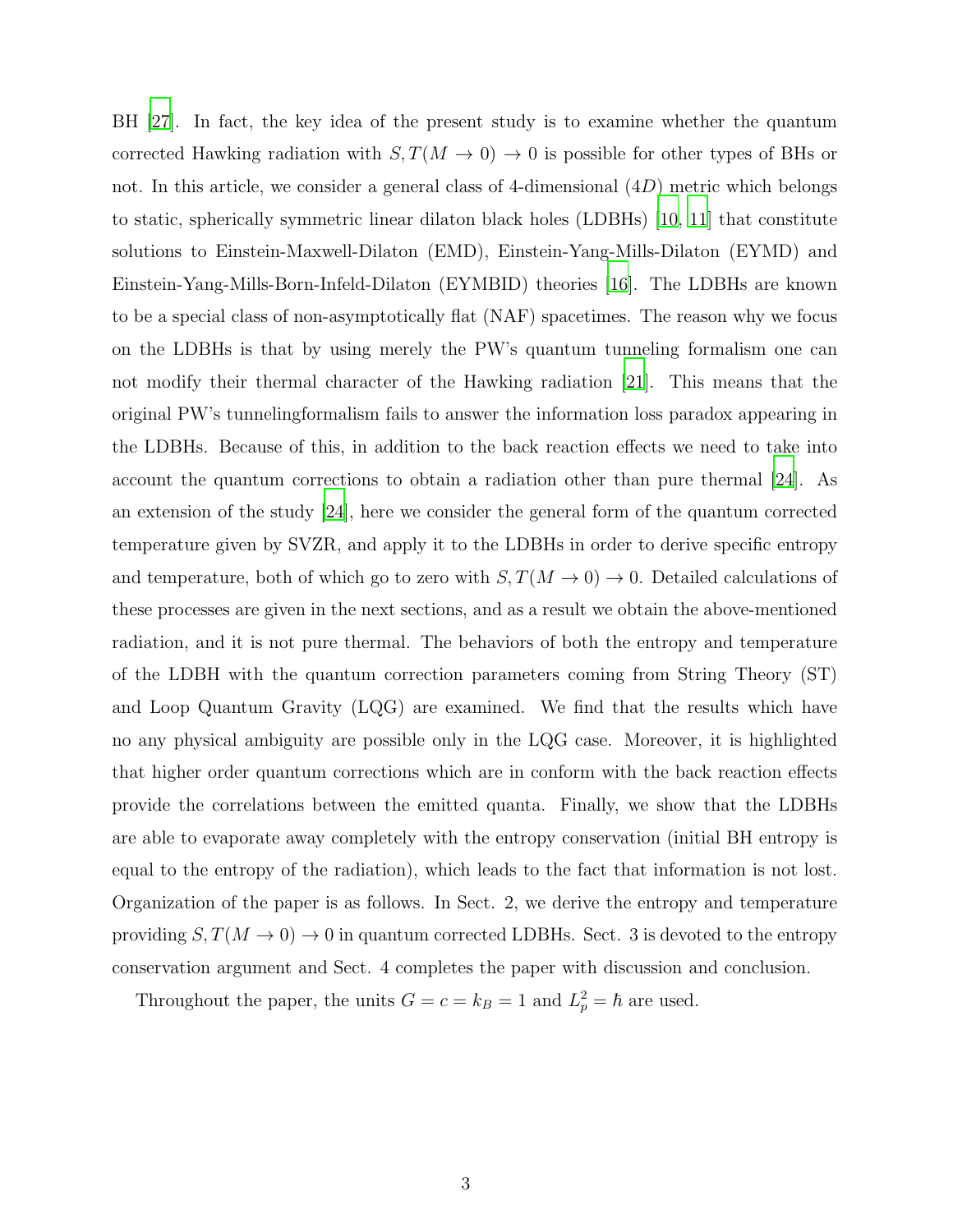# II. QUANTUM CORRECTED ENTROPY AND TEMPERATURE EXPRES-SIONS FOR 4D-LDBHS

As it was shown in [\[16](#page-10-10)], 4D-LDBHs in EMD, EYMD and EYMBID theories are described by the metric

$$
ds^{2} = -fdt^{2} + \frac{dr^{2}}{f} + R^{2}d\Omega_{2}^{2},
$$
\n(1)

with the metric functions

$$
f = \tilde{\Sigma}(r - r_+), \quad R = A\sqrt{r}, \tag{2}
$$

It is obvious that metric (1) represents a static, non-rotating BH with a horizon at  $r_{+}$ . The dimensional constants  $\tilde{\Sigma}$  and A in the metric functions (2) take different values according to the concerned theory (EMD, EYMD or EYMBID) [\[16](#page-10-10)]. For  $r_{+} \neq 0$ , the horizon hides the naked singularity at  $r = 0$ . However, in the extreme case of  $r_{+} = 0$ , the central null singularity at  $r = 0$  is marginally trapped in which it does not allow outgoing signals to reach external observers. Namely, even in the extreme case of  $r_{+} = 0$ , metric (1) maintains its BH property.

By using the definition of quasi-local mass  $M$  [\[7\]](#page-10-11) for the NAF metric (1), one finds a relation between the horizon  $r_+$  and the mass M as

$$
r_{+} = \frac{4M}{\tilde{\Sigma}A^2}.\tag{3}
$$

After some elementary dimensional analysis, one can see that the units of  $M$  and  $A<sup>2</sup>$  are  $L_p$ , while  $\tilde{\Sigma}$  has the unit of  $L_p^{-1}$  so that  $r_+$  has the unit of  $L_p$ .

Recently, it has been shown that the temperature for a general class of static, spherically symmetric BH with quantum corrections to all orders in  $\hbar$  [\[26\]](#page-11-9) is given by

$$
T = \frac{\hbar \kappa}{2\pi} \left( 1 + \sum_{j=1}^{\infty} \frac{\alpha_j \hbar^j}{r_+^{2j}} \right)^{-1},\tag{4}
$$

where  $\kappa$  is the surface gravity of the BH such that it becomes  $\kappa = \frac{\tilde{\Sigma}}{2}$  $\frac{\Sigma}{2}$  for the LDBHs, and  $\alpha_j$ 's – dimensionless constants – stand for the quantum correction terms. In this expression  $\hbar$ κ  $\frac{\hbar\kappa}{2\pi}$  is nothing but the well-known Hawking temperature  $T_H$ . Here, we wish to highlight one of the important features of the LDBHs that the Hawking temperature of the LDBH,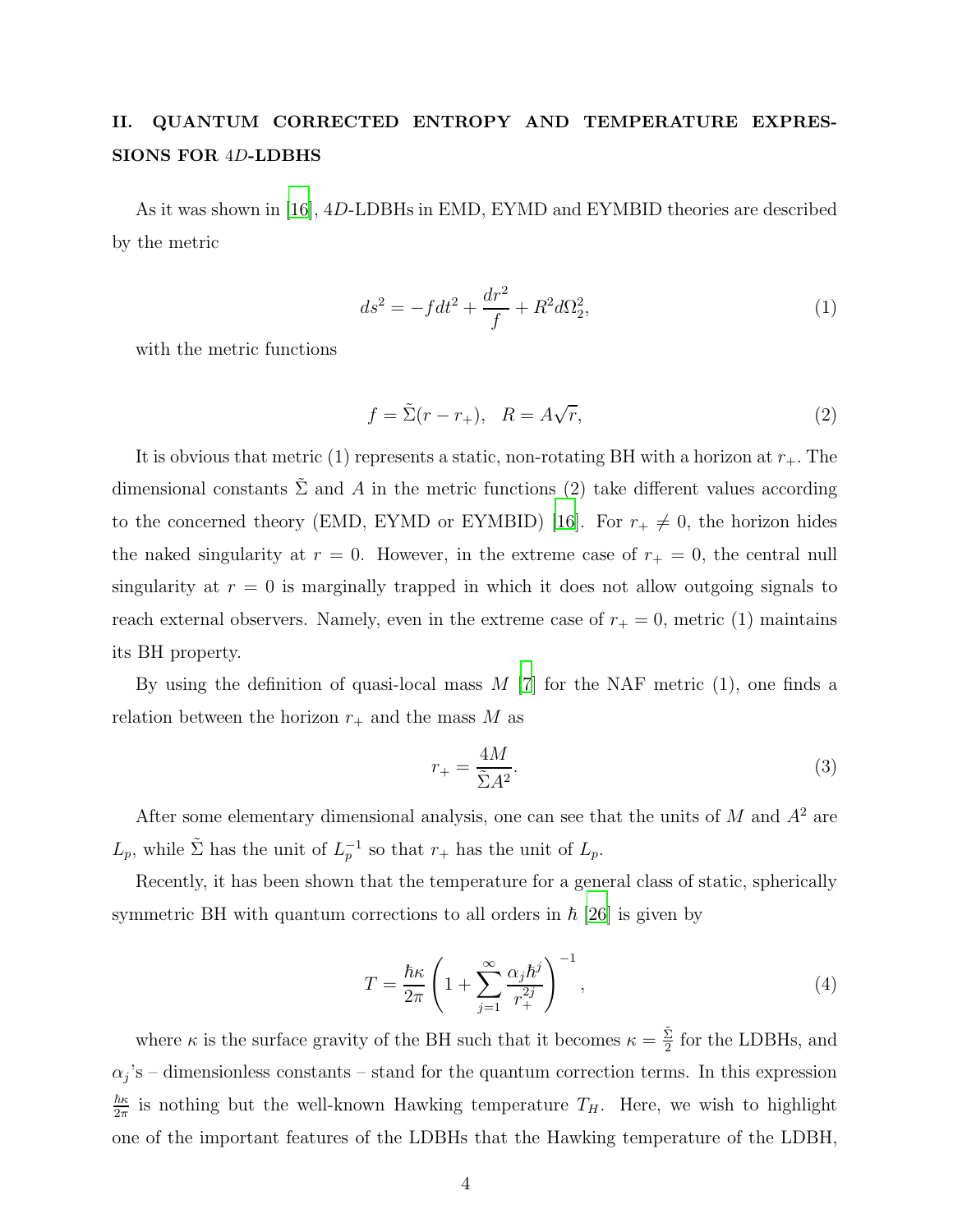$T_H \ = \ \frac{\hbar \tilde{\Sigma}}{4 \pi}$  $\frac{\hbar\Sigma}{4\pi}$ , is independent of their quasi-local mass M, and which is therefore a constant throughout the evaporation process i.e. an isothermal process.

In general, the first law of thermodynamics is about an expression for the entropy  $(S)$  as

$$
S = \int \frac{dM}{T},\tag{5}
$$

where  $M$  is the total energy (mass) of the BH. As we adopt the temperature with generic quantum corrections from (4), the entropy to all orders in  $\hbar$  can be found by substituting (4) into (5), and by evaluating the integral. Thus, for the LDBHs one obtains the following modified entropy as a function of M

$$
S(M) = \frac{M}{T_H} \left( 1 - \sum_{j=1}^{\infty} \frac{\alpha_j}{2j - 1} x^j \right). \tag{6}
$$

where  $x = \frac{\hbar \tilde{\Sigma}^2 A^4}{16M^2}$  is a dimensionless quantity.

As mentioned before, our ultimate aim is to find a specific condition by which it leads to a complete radiation of the LDBH with  $S, T(M \rightarrow 0) \rightarrow 0$ . This requirement implies conditions on the  $\alpha_j$ 's. It is remarkable to see that the only possibility which satisfies  $S, T(M \to 0) \to 0$  is,

$$
\alpha_j = \frac{(-1)^{j+1}(2j-1)}{j} \alpha_1,\tag{7}
$$

Inserting this into the sum of (6), we find the modified LDBH entropy as

$$
S(M) = \frac{M}{T_H} \left[ 1 + \alpha_1 \ln(\frac{16M^2}{16M^2 + \hbar \tilde{\Sigma}^2 A^4}) \right],
$$
 (8)

Now, it can be easily checked that  $S(M \to 0) \to 0$  and  $S(M \to \infty) \to \infty$ . Although the result of the sum in (8) stipulates that  $M > \frac{\sqrt{\hbar} \tilde{\Sigma} A^2}{4}$  $\frac{\Sigma A^2}{4}$ , by making an analytical extension of the zeta function [\[1,](#page-10-12) [26](#page-11-9)], one can redefine the sum via  $\alpha_1 \ln(\frac{16M^2}{16M^2 + h\bar{\Sigma}^2 A^4})$  such that it becomes valid also for  $M < \frac{\sqrt{\hbar} \tilde{\Sigma} A^2}{4}$  $\frac{\Sigma A^2}{4}$ . We plot  $S(M)$  (8) versus M for the cases of semi-classical and quantum corrections to all orders in  $\hbar$ , and display all graphs in Fig. 1. In all figures, we have used two different  $\alpha_1$  values such that  $\alpha_1 = -\frac{1}{2}$  $\frac{1}{2}$  is taken as the representative of the LQG [\[17](#page-11-13)], while the choice  $\alpha_1 = \frac{1}{2}$  $\frac{1}{2}$  stands for the ST [\[28](#page-11-14), [33](#page-11-15)]. Here, physically inadmissible case belongs to the ST's one in which the behavior of the entropy is not well-defined. Because,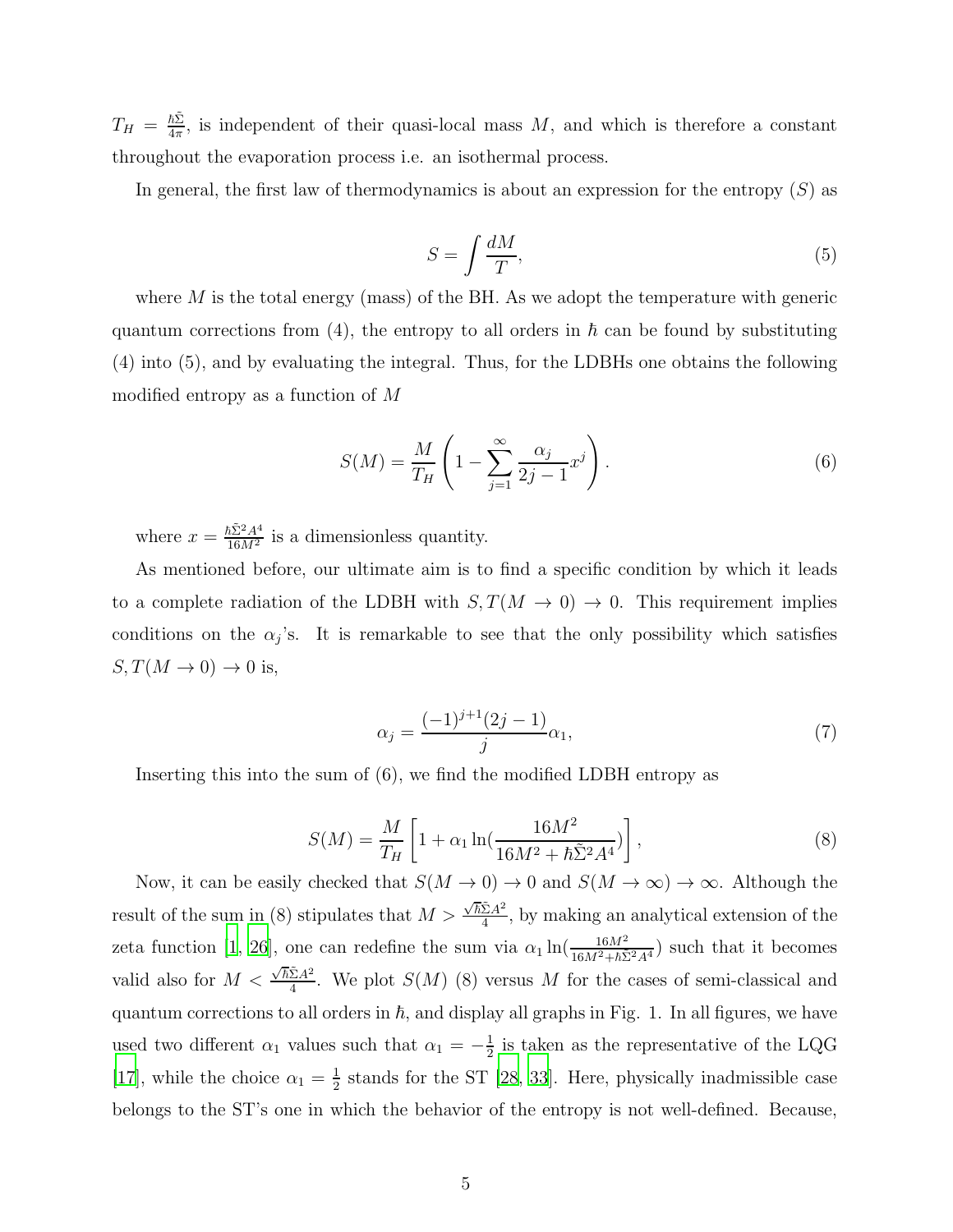as seen in Fig. 1(b), just before the complete evaporation of the LDBH, the entropy first decreases to a negative value and then increases from below to become zero with  $M = 0$ .

Furthermore, if we impose the same condition (7) in equation (4), a straightforward calculation of the sum shows that the temperature is,

$$
T(M) = \frac{T_H}{1 + \alpha_1 \left[ \frac{2\hbar \tilde{\Sigma}^2 A^4}{16M^2 + \hbar \tilde{\Sigma}^2 A^4} + \ln(\frac{16M^2}{16M^2 + \hbar \tilde{\Sigma}^2 A^4}) \right]}.
$$
(9)

It is obvious that removing the quantum corrections i.e.,  $\alpha_1 = 0$ , leads T to the semiclassical result,  $T_H$ . Significantly, one can easily verify that  $T(M \to 0) \to 0$  and  $T(M \to$  $\infty$ )  $\rightarrow$  T<sub>H</sub>. As it can be seen in Fig. 2(a), when  $\alpha_1$  < 0 (the LQG case), the temperature does not take negative value, rather it remains always positive and goes to zero with  $M \to 0$ . On the other hand, for  $\alpha_1 > 0$  (the ST case, see Fig. 2(b)), the temperature does not exhibit well-behaved behavior as obtained in the LQG case. Because it first diverges for some finite value of M, then becomes negative and approaches zero from below.

As a final remark for this section, our results suggest that the quantum corrected Hawking radiation of the LDBH should be considered with the LQG term  $\alpha_1 < 0$  in order to avoid from any unphysical thermodynamical behavior. Because in the LQG case, both plots of  $S(M)$  and  $T(M)$  have physically acceptable thermodynamical behaviors and represent the deserved final;  $S, T(M \to 0) \to 0$ .

# III. ENTROPY CONSERVATION OF LDBHS IN QUANTUM CORRECTED HAWKING RADIATION

In the WKB approximation, the tunneling rate for an outgoing positive energy particle with a field quantum of energy  $\omega$ , which crosses the horizon from  $r_{in}(M)$  to  $r_{out}(M - \omega)$ , is related to the imaginary part of the particle's action  $\text{Im}(I)$  in accordance with

$$
\Gamma \sim e^{-2\operatorname{Im}(I)}.\tag{10}
$$

Here  $\text{Im}(I)$  is equivalent to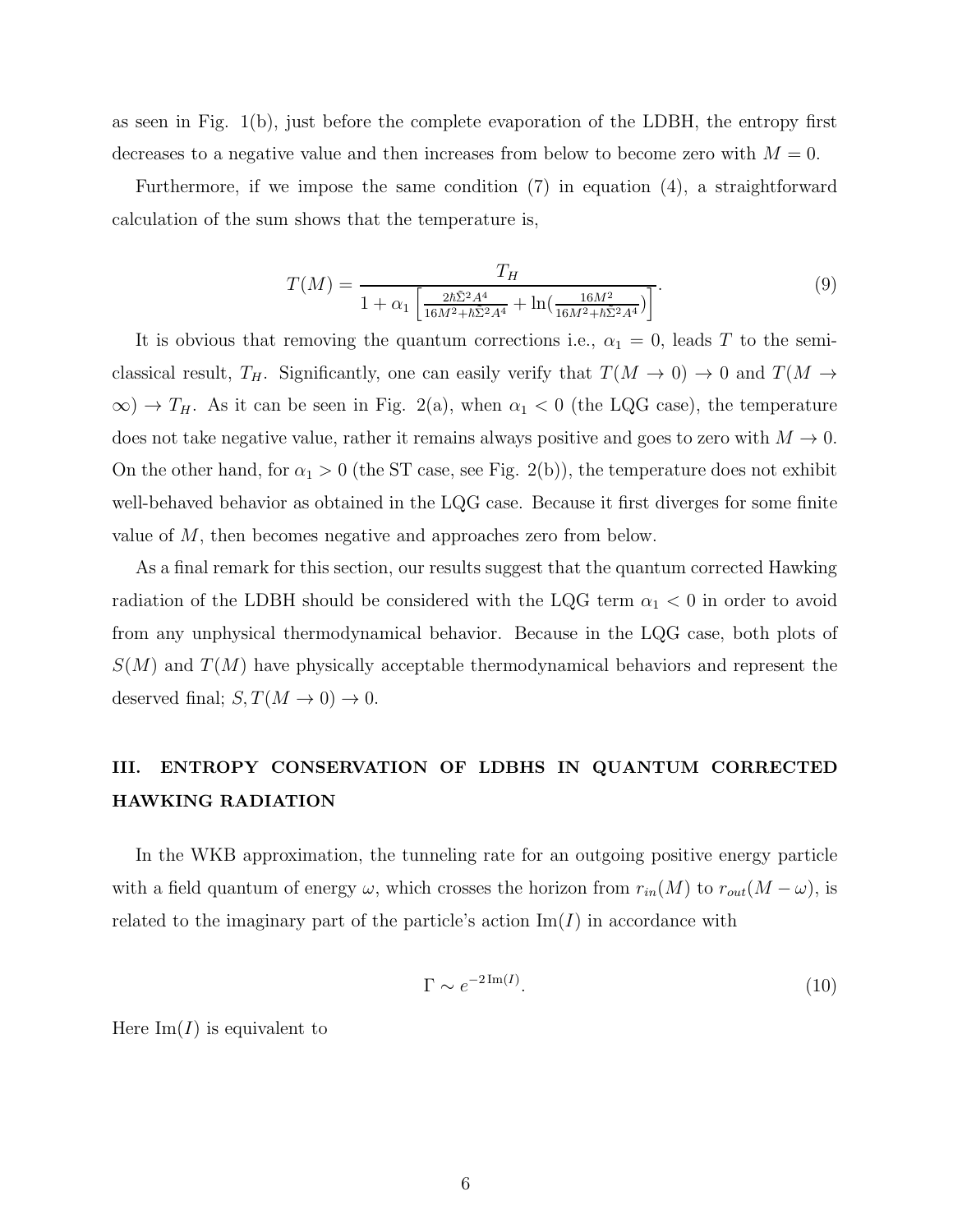Im(*I*) = 
$$
-\frac{1}{2}
$$
 [S(*M* –  $\omega$ ) – S(*M*)],  
=  $-\frac{1}{2}\Delta S$ , (11)

which was uncovered in [\[20\]](#page-11-3). Let us remark that  $\Delta S$  is the change in entropy of a BH. Hence, the relationship between the tunneling rate and the entropy change satisfies

$$
\Gamma \sim e^{\Delta S},\tag{12}
$$

By using  $(8)$ ,  $\Delta S$  becomes

$$
\Delta S = \frac{1}{T_H} \left\{ -\omega + 2\alpha_1 \ln \left[ \left( \frac{M - \omega}{\hat{Y}(\omega)} \right)^{M - \omega} \left( \frac{M}{\hat{Y}(0)} \right)^{-M} \right] \right\},\tag{13}
$$

where

$$
\hat{Y}(\omega) = \sqrt{(M - \omega)^2 + \frac{\hbar \tilde{\Sigma}^2 A^4}{16}},\tag{14}
$$

After substituting (13) into (12), the tunneling rate with quantum corrections to all orders in  $\hbar$  is found as

$$
\Gamma(M;\omega) = \exp\left(-\frac{\omega}{T_H}\right) \left[ \left(\frac{M-\omega}{\hat{Y}(\omega)}\right)^{M-\omega} \left(\frac{M}{\hat{Y}(0)}\right)^{-M} \right]^{\frac{2\alpha_1}{T_H}},\tag{15}
$$

In this expression, the term  $\exp\left(-\frac{\omega}{T_H}\right)$  $T_H$  arises due to the back reaction effects. The other term to the power  $\frac{2\alpha_1}{T_H}$  represents the quantum corrections to all orders in  $\hbar$ , and significantly it gives cause for a degeneracy in the pure thermal radiation. In the absence of the quantum corrections ( $\alpha_1 = 0$ : the semi-classical case) the radiation of the LDBH is pure thermal since the rate (15) reduces to  $e^{\frac{-\omega}{T_H}}$ . The latter case was studied in detail by [\[21](#page-11-11)] in which it was stated that the Hawking radiation of the LDBH leads to the information loss paradox. The essential annoyance in the pure thermal radiation is that it never allows the information transfer, which can be possible with the correlations of the outgoing radiation. So it is prerequisite to keep the quantum corrections in the tunneling rate (15) when the agenda is about obtaining a spectrum which is not pure thermal, and accordingly the correlations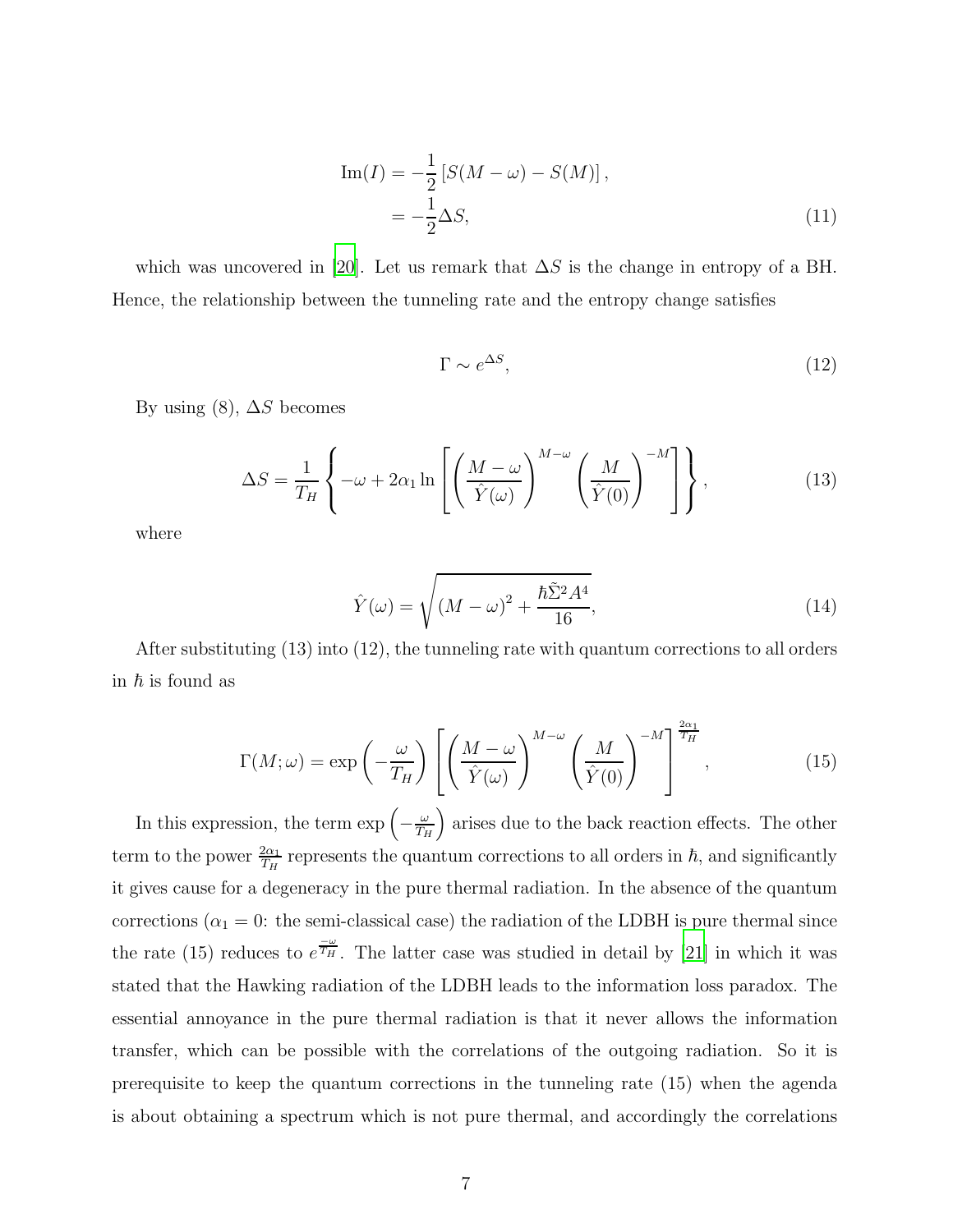of the emitted quanta from the LDBH. In general, the statistical correlation between two successive emissions is given by [\[9](#page-10-13), [30](#page-11-16)]

$$
\chi(\omega_1 + \omega_2; \omega_1, \omega_2) = \ln \left[ \frac{\Gamma(M; \omega_1 + \omega_2)}{\Gamma(M; \omega_1) \Gamma(M; \omega_2)} \right],
$$
\n(16)

and from (15) and (16), one obtains the statistical correlation as

$$
\chi(\omega_1 + \omega_2; \omega_1, \omega_2) = \frac{2\alpha_1}{T_H} \ln \left[ \frac{\left(\frac{M - \omega_1 - \omega_2}{\hat{Y}(\omega_1 + \omega_2)}\right)^{M - \omega_1 - \omega_2}}{\left(\frac{M - \omega_1}{\hat{Y}(\omega_1)}\right)^{M - \omega_1} \left(\frac{M - \omega_2}{\hat{Y}(\omega_2)}\right)^{M - \omega_2}} \right] \left(\frac{M}{\hat{Y}(0)}\right)^M, \tag{17}
$$

This result shows that successive emissions are statistically dependent if and only if the quantum correction parameter  $\alpha_1$  is non-zero. Since the amount of correlation is precisely equal to mutual information between two sequentially emitted quanta, one can deduce that the statistical correlation enables the information leakage from the LDBH during its evaporation process.

Now, one can assume that the quasilocal mass of a LDBH is a combination

on of *n*-particles with energies (masses)  $\omega_1, \omega_2, ... \omega_n, M = \sum^{n}$  $j=1$  $\omega_j$  in which  $\omega_j$  is the energy of the  $j<sup>th</sup>$  emitted field quanta (particle). Namely, the whole radiation process constitutes of successively emitted quanta  $(\omega_1, \omega_2, ... \omega_n)$  from the BH, so that the LDBH loses its mass M during its evaporation, and at the final state of the evaporation we find  $S, T(M \rightarrow 0) \rightarrow 0$ .

The probability of a radiation composed of correlated quanta is given by the following product of the tunneling rates [\[30](#page-11-16), [31\]](#page-11-17)

$$
P_{\text{rad}} = \Gamma(M; \omega_1) \times \Gamma(M - \omega_1; \omega_2) \times \dots \times \Gamma(M - \sum_{j=1}^{n-1} \omega_j; \omega_n), \tag{18}
$$

where the probability of emission of each radiation of energy  $\omega_j$  is given by

$$
\Gamma(M; \omega_1) = \exp\left(-\frac{\omega_1}{T_H}\right) \left\{ \left[\frac{M - \omega_1}{Y(\omega_1)}\right]^{M - \omega_1} \left[\frac{M}{\hat{Y}(0)}\right]^{-M} \right\}^{\frac{2\alpha_1}{T_H}},
$$
  

$$
\Gamma(M - \omega_1; \omega_2) = \exp\left(-\frac{\omega_2}{T_H}\right) \left\{ \left[\frac{M - \omega_1 - \omega_2}{Y(\omega_2)}\right]^{M - \omega_1 - \omega_2} \left[\frac{M - \omega_1}{Y(\omega_1)}\right]^{-(M - \omega_1)} \right\}^{\frac{2\alpha_1}{T_H}},
$$

......, (19)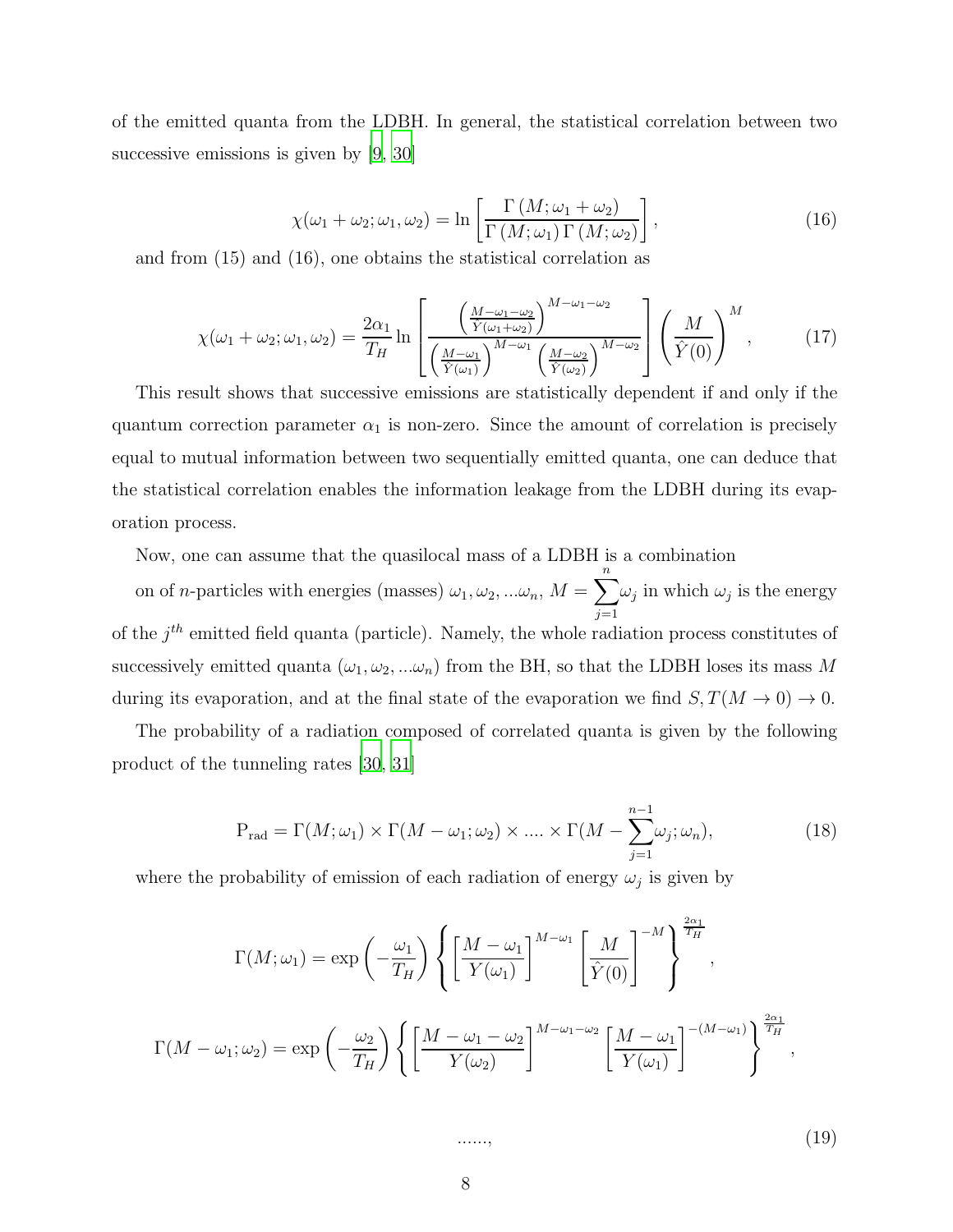$$
\Gamma(M - \sum_{j=1}^{n-1} \omega_j; \omega_n) = \exp\left(-\frac{\omega_n}{T_H}\right) \left\{ \left[\frac{M - \sum_{j=1}^n \omega_j}{Y(\omega_n)}\right]^{M - \sum_{j=1}^n \omega_j} \left[\frac{M - \sum_{j=1}^{n-1} \omega_j}{Y(\omega_{n-1})}\right]^{-\left(M - \sum_{j=1}^{n-1} \omega_j\right)}\right\}^{2\alpha_1} \right\},
$$
  

$$
= \exp\left(-\frac{\omega_n}{T_H}\right) \left[\frac{\omega_n}{Y(\omega_{n-1})}\right]^{-\frac{2\alpha_1}{T_H}\omega_n},
$$

in which

$$
Y(\omega_k) = \sqrt{\left(M - \sum_{j=1}^k \omega_j\right)^2 + \frac{\hbar \tilde{\Sigma}^2 A^4}{16}},\tag{20}
$$

Here,  $\Gamma(M - \omega_1 - \omega_2 - \dots - \omega_{j-1}; \omega_j)$  is the conditional probability of an emission with energy  $\omega_j$  following the emission before the energy  $\omega_1 + \omega_2 + \dots + \omega_{j-1}$ .

We can now substitute (19) into (18), and calculate the total probability for the whole radiation, which turns out to be

$$
P_{\rm rad} = \exp\left(-\frac{M}{T_H}\right) \left(\frac{M}{\hat{Y}(0)}\right)^{-\frac{2\alpha_1 M}{T_H}},\tag{21}
$$

According to the statistical mechanics, we recall that all microstates are equally likely for an isolated system. Since the radiation of a BH can be considered as an isolated system, the number of microstates  $\Omega$  in the system is  $1/P_{rad}$ . Thus, one calculate the entropy of the radiation $\mathcal{S}_{rad}$  from the Boltzmann's definition as

$$
S_{rad} = \ln(\Omega) = \ln(1/\text{P}_{rad}),
$$
  
=  $\frac{M}{T_H} + \frac{2\alpha_1 M}{T_H} \ln(\frac{M}{\hat{Y}(0)}),$   
=  $\frac{M}{T_H} \left[ 1 + \alpha_1 \ln(\frac{16M^2}{16M^2 + \hbar \tilde{\Sigma}^2 A^4}) \right].$  (22)

Clearly, the total entropy of the radiation  $S_{rad}$  is equal to the entropy of the initial LDBH  $S(M)$  (8). We deduce therefore that the entropy is conserved – the entropy of the original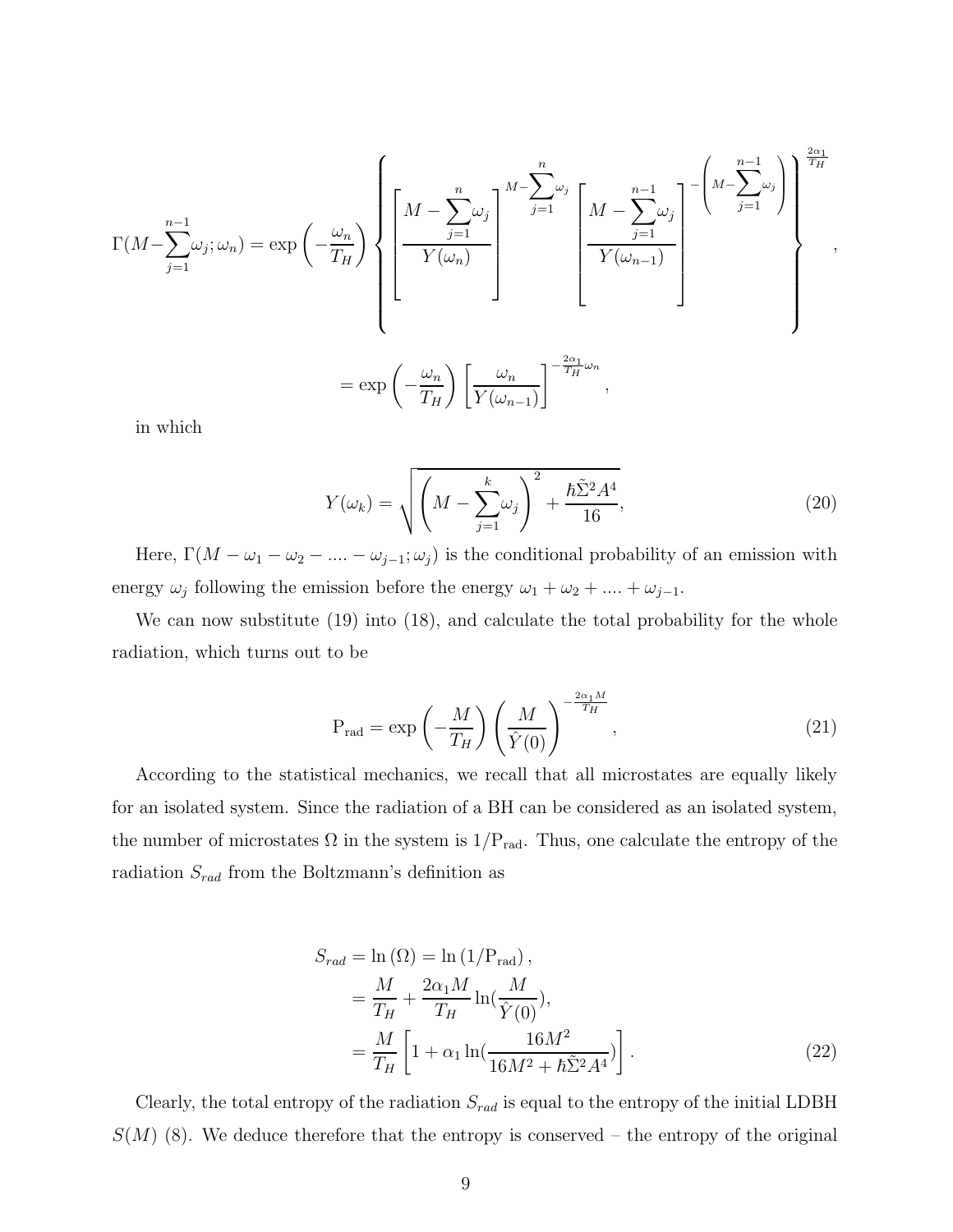LDBH (before radiation, initial state) is equal to the entropy of the radiation (after radiation, final state). From the microscopic point of view of the entropy, this result shows that the number of microstates of initial and after states are same. The latter remark implies also that under specific conditions it is possible to save the information during the Hawking radiation of the LDBHs. In this way, unitarity in quantum mechanics of the Hawking radiation is also restored.

#### IV. DISCUSSION AND CONCLUSION

In this article, we have used SVZR's analysis [\[26,](#page-11-9) [27](#page-11-10)] in order to obtain a specific radiation which yields both zero temperature and entropy for the LDBH when its mass is radiated away, i.e.  $S, T(M \to 0) \to 0$ . According to this analysis, the complete evaporation of a BH is thought as a process in which both back reaction effects and quantum corrections to all orders in  $h$  are taken into consideration. For this purpose, in Sect. 2 we imposed a condition on  $\alpha_j$ 's which are the parameters of the quantum corrections to all orders in  $\hbar$ . Unless the quantum corrections are ignored, the choice of  $\alpha_j$ 's works finely in the LDBHs to end up with  $S, T(M \to 0) \to 0$ .

Upon using the specific form of the entropy (8), we derived the tunneling rate (15) with quantum corrections to all orders in  $\hbar$ . Then, it is shown that this rate attributes to the correlations between the emitted quanta. On the other hand, existence of the correlations of the outgoing radiation allowed us to make calculations for the entropy conservation. Thus we proved that after a LDBH is completely exhausted due to its Hawking radiation, the entropy of the original LDBH is exactly equal to the entropy carried away by the outgoing radiation. The important aspect of this conservation is that it provides a possible resolution for the information loss paradox associated with the LDBHs. Another meaning of this conservation is that the process of the complete evaporation of the LDBH is unitary in regard to quantum mechanics. Because, it is precisely shown that the numbers of microstates before and after the complete evaporation are the same.

When we analyze the Figs. (1) and (2) which are about the scenario of  $S, T(M \to 0) \to 0$ in the quantum corrected Hawking radiation of the LDBH, it is seen that our specific choice of  $\alpha_j$ 's (7) with  $\alpha_1 = \frac{1}{2}$  $\frac{1}{2}$  from ST led to unacceptable behavior for the entropy (8) in which it gets negative values for some M values. In addition to this, the behavior of the temperature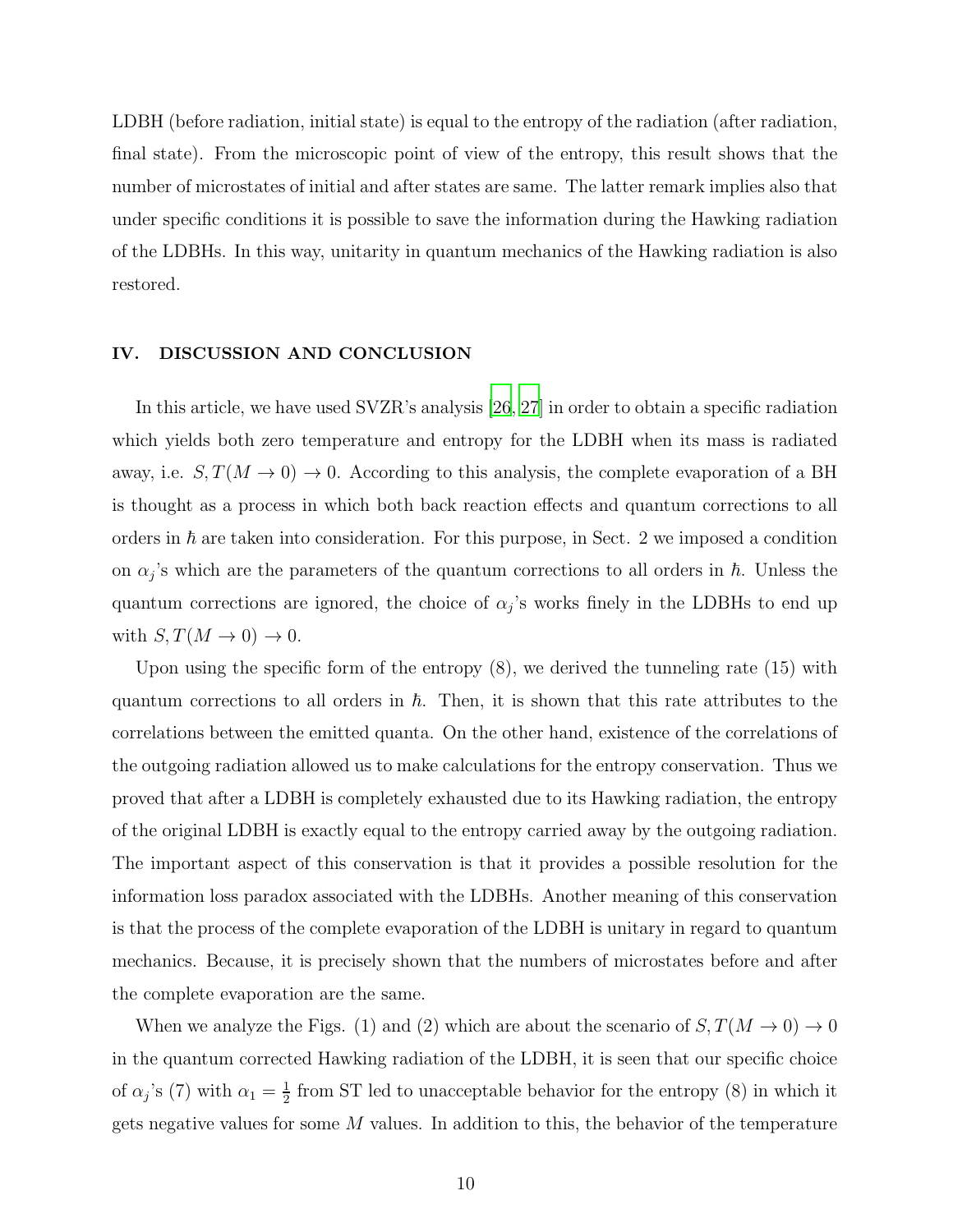(9) in the ST case is not well-behaved compared to the LQG case. However, we have no such unphysical thermodynamical behaviors in the LQG case. So, for the scenario of  $S, T(M \to 0) \to 0$ , we conclude that only the quantum correction term  $\alpha_1$  coming from the LQG should be taken into consideration.

In conclusion, we show in detail that the scenario of  $S, T(M \rightarrow 0) \rightarrow 0$  in the quantum corrected Hawking radiation is possible for the LDBHs. Furthermore, the information is conserved, and unitarity in quantum mechanics is restored in the process of complete evaporation of the LDBHs. By employing SVZR's analysis, we also confirm that quantum corrections with the back reaction effects remain crucial for the information leakage. Therefore, it should be stressed that the present study is supportive to the novel idea introduced by SVZR [\[26](#page-11-9)]. Finally, we point out that since the LDBHs are conformally related to the Brans-Dicke BHs [\[8](#page-10-14)], SVZR's analysis might work for those BHs as well.

- <span id="page-10-12"></span>[1] Abramowitz, M., \& Stegun, I.A., 1965, "Handbook of Mathematical Functions", Dover, New York
- <span id="page-10-5"></span>[2] Akbar, M., \& Saifullah, K., 2010, Eur. Phys. J. C. 67, 205
- <span id="page-10-3"></span>[3] Arzano, M., Medved, A.J.M., \& Vagenas, E.C., 2005, J. High Energy Phys. 09, 037
- <span id="page-10-4"></span>[4] Banerjee, R., \& Majhi B.R., 2008, J. High Energy Phys. 0806, 095
- <span id="page-10-6"></span><span id="page-10-2"></span>[5] Banerjee, R., \& Modak, S.K., 2009, J. High Energy Phys. 0911, 073
- [6] Bekenstein, J.D., 1973, \prd \ 7, 2333
- <span id="page-10-11"></span>[7] Brown, J. D. \& York, J.W., 1993, \prd \ 47, 1407
- <span id="page-10-14"></span><span id="page-10-13"></span>[8] Cai, R.G. \& Myung, Y.S., 1997, \prd \ 56, 3466
- [9] Chen, Y.X. \& Shao, K.N., 2009, Phys. Lett. B. 678, 131
- <span id="page-10-8"></span>[10] Cl\' $\{e\}$ ment, G., Gal'tsov D., \& Leygnac, C., 2003, \prd \ 67, 024012
- <span id="page-10-9"></span>[11] Cl\'{e}ment, G., Fabris J.C., \& Marques, G.T., 2007, Phys. Lett. B. 651, 54
- <span id="page-10-0"></span>[12] Hawking, S.W., 1974,  $\nat \ 248$ , 30
- [13] Hawking, S.W., 1975, Commun. Math. Phys. 43, 199
- <span id="page-10-1"></span>[14] Hawking, S.W., 1976, Commun. Math. Phys. 46, 206
- <span id="page-10-7"></span>[15] Majhi, B.R., 2009, \prd \ 79, 044005
- <span id="page-10-10"></span>[16] Mazharimousavi, S.H., Sakalli I., \& Halilsoy, M., 2009, Phys. Lett. B. 672, 177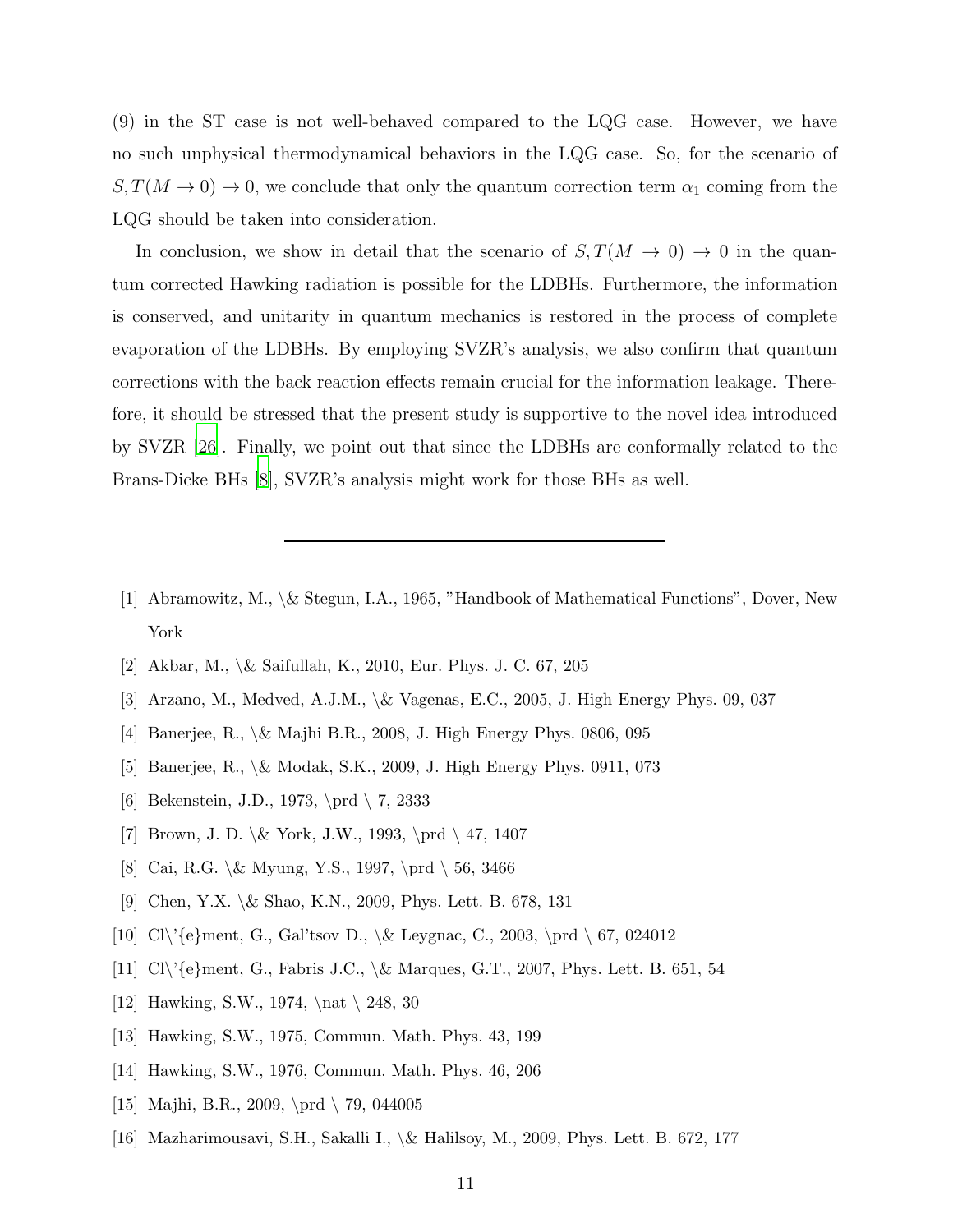- <span id="page-11-13"></span><span id="page-11-5"></span>[17] Meissner, K.A., 2004, Class. Quantum Grav. 21, 5245
- <span id="page-11-0"></span>[18] Mirza, B. \& Sherkatghanad, Z., 2011, \prd \ 83, 104001
- [19] Page, D.N., 1994, in 5th Canadian Conference on General Relativity and Relativistic Astrophysics, "Black Hole Information", eds Robert M., \& McLenaghan R.G., World Scientific, Singapore. arXiv:9305040 [hep-th]
- <span id="page-11-11"></span><span id="page-11-3"></span>[20] Parikh, M.K. \& Wilczek, F., 2000, \prl \ 85, 5042
- <span id="page-11-1"></span>[21] Pasaoglu, H. \& Sakalli, I., 2009, Int. J. Theor. Phys. 48, 3415
- <span id="page-11-2"></span>[22] Preskill, J., 1992, arXiv:9209058 [hep-th]
- <span id="page-11-12"></span>[23] Russo, J.G., 2005, arXiv:0501132 [hep-th]
- <span id="page-11-6"></span>[24] Sakalli, I., Halilsoy M., \& Pasaoglu, H., 2011, Int. J. Theor. Phys. 50, 3212
- <span id="page-11-9"></span>[25] Sheyki, A. \& Teimoori, Z., 2012, Gen. Relativ. Gravit. DOI: 10.1007/s10714-012-1330-y
- <span id="page-11-10"></span>[26] Singleton, D., Vagenas, E.C., Zhu. T., \& Ren, J.R., 2010, J. High Energy Phys. 08, 089
- <span id="page-11-14"></span>[27] Singleton, D., Vagenas, E.C., Zhu. T., \& Ren, J.R., 2011, J. High Energy Phys. 01, 021
- <span id="page-11-4"></span>[28] Solodukhin, S.N., 1998, \prd 57, 2410
- <span id="page-11-16"></span>[29] Vanzo, L., Acquaviva, G., \& Criscienzo, R.D., 2011, Class. Quantum Grav. 28, 183001
- <span id="page-11-17"></span>[30] Zhang, B., Cai Q.Y., You L., \& Zhan, M.S., 2009, Phys. Lett. B. 675, 98
- [31] Zhang, B., Cai Q.Y., Zhan, M.S., \& You, L., 2011, Ann. Phys. 326, 350
- <span id="page-11-7"></span>[32] Zhu, T., Ren J.R., \& Li, M.F., 2009, J. Cosmol. Astropart. P. 08, 010
- <span id="page-11-15"></span>[33] Zweibach, B., 2004, "A First Course in String Theory", Cambridge University Press, Cambridge
- <span id="page-11-8"></span>[34] Yale, A., 2011, Eur. Phys. J. C. 71, 1622

#### V. FIGURE CAPTIONS

Figure 1: Entropy  $S(M)$  as a function of LDBH mass M. The relation is governed by (8). Figs. 1(a) and 1(b) stand for  $\alpha_1 = -\frac{1}{2}$  $\frac{1}{2}$  and  $\alpha_1 = \frac{1}{2}$  $\frac{1}{2}$ , respectively. The two curves correspond to the semi-classical entropy (dotted curve) and entropy with quantum corrections to all orders in  $\hbar$  (solid curve).

Figure 2: Temperature  $T(M)$  as a function of LDBH mass M. The relation is governed by (9). Figs. 2(a) and 2(b) stand for  $\alpha_1 = -\frac{1}{2}$  $\frac{1}{2}$  and  $\alpha_1 = \frac{1}{2}$  $\frac{1}{2}$ , respectively. The two curves correspond to the semi-classical temperature (dotted curve) and temperature with quantum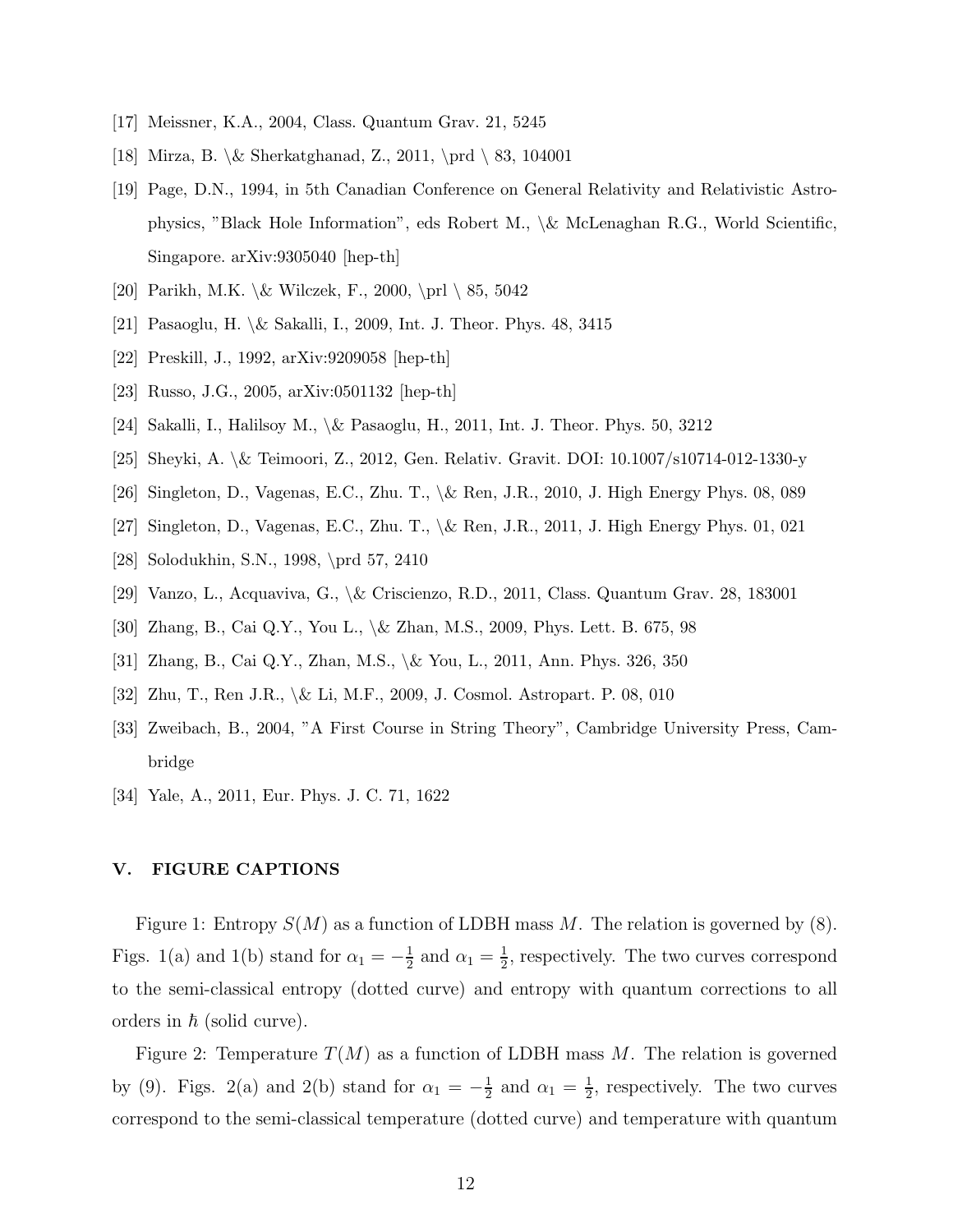corrections to all orders in  $\hbar$  (solid curve).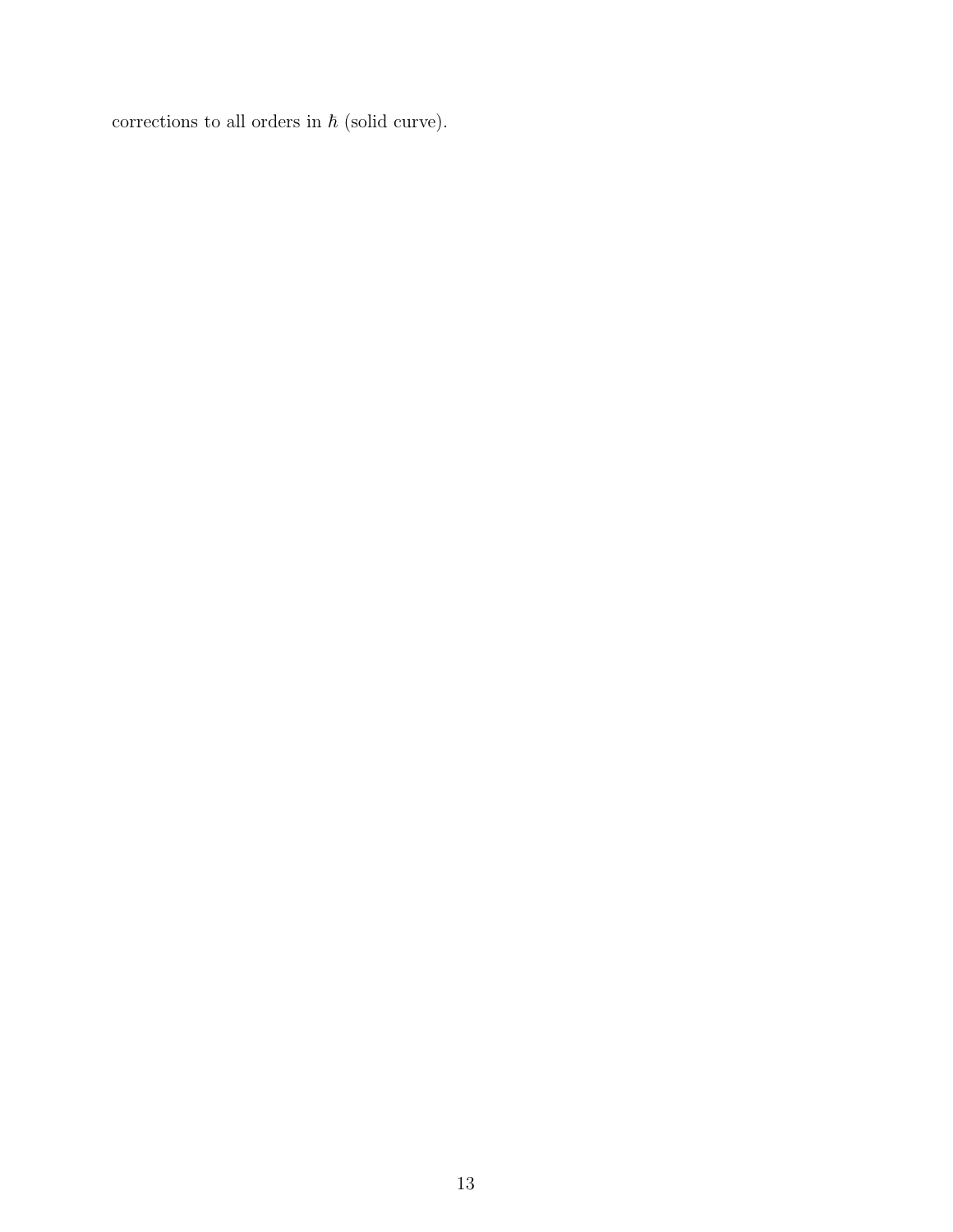This figure "Fig1a.png" is available in "png" format from: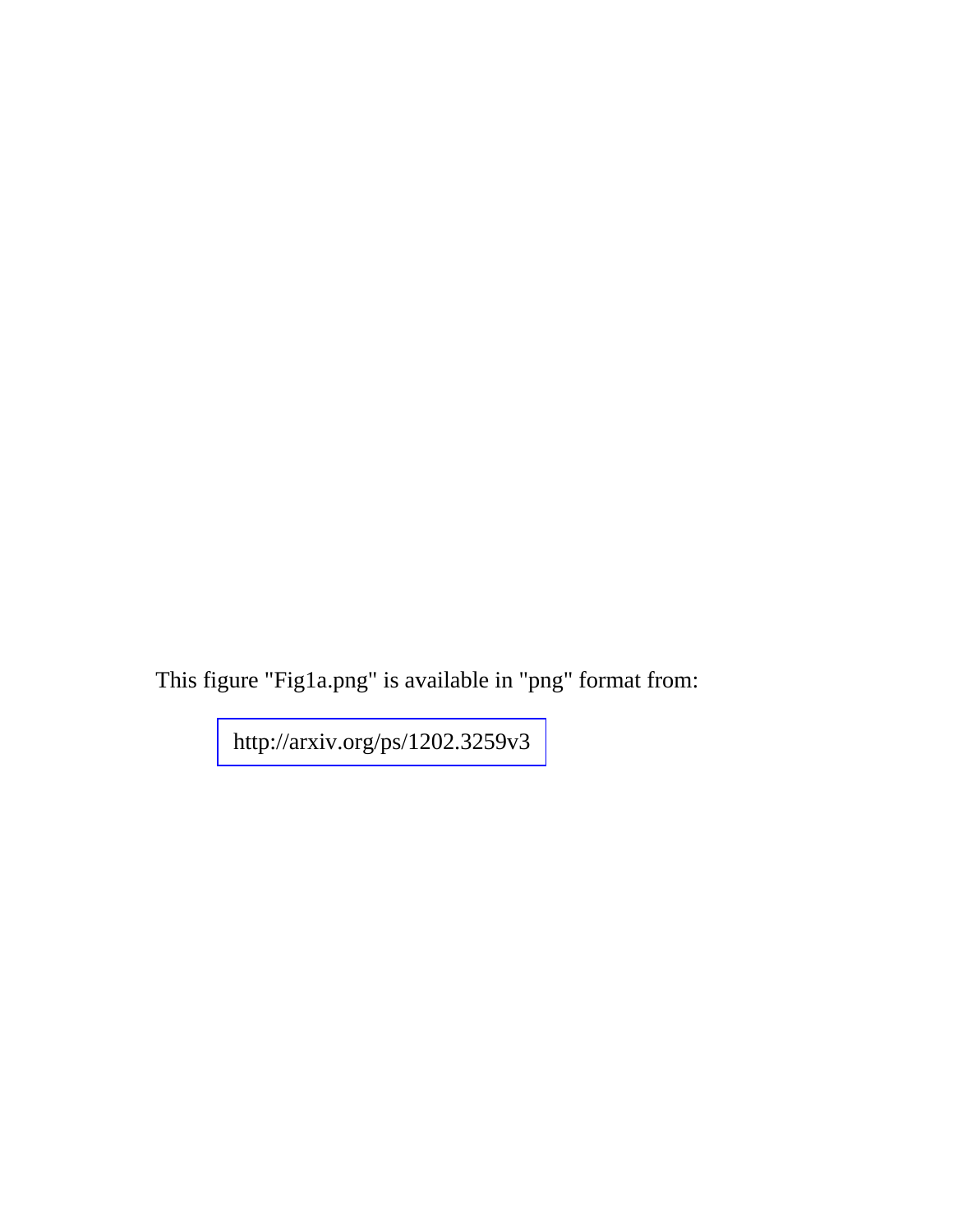This figure "Fig1b.png" is available in "png" format from: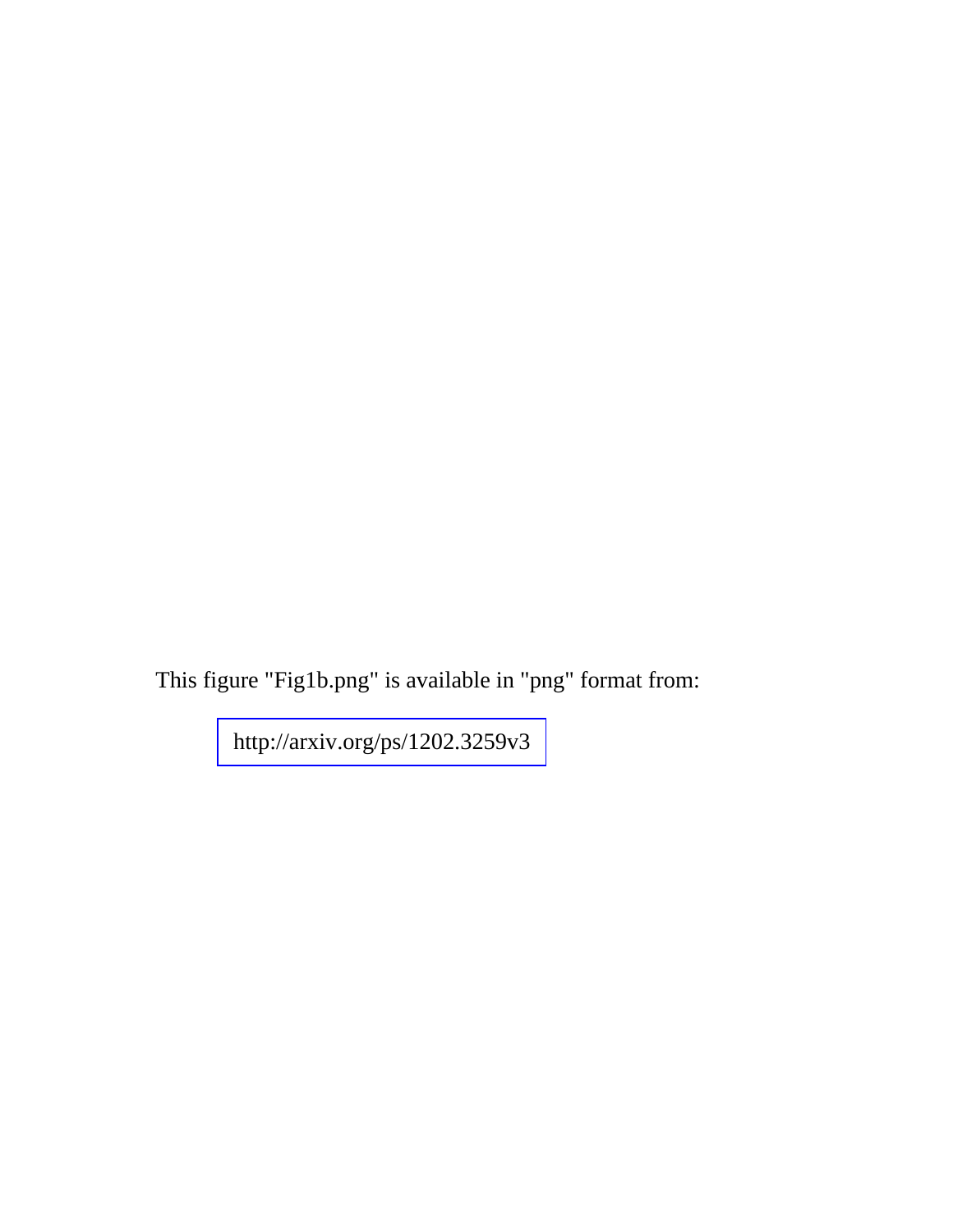This figure "Fig2a.png" is available in "png" format from: